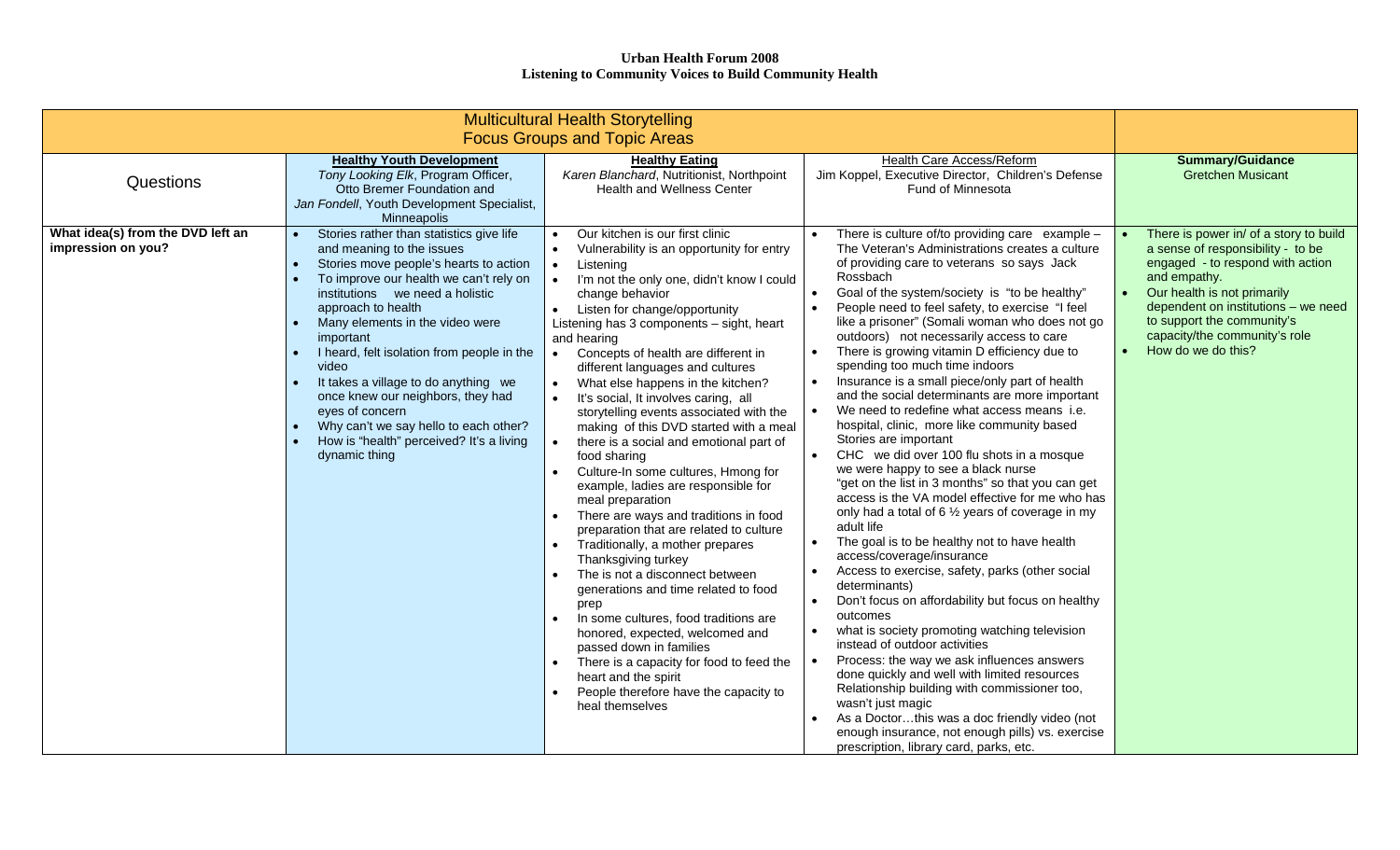|                                                                                                                                             |                                                                                                                                                                                                                                                                                                                                                                                                                                                                                                                                                                                                                                                                                                                                                                                                                                                                                                                                                                                                                                                                         |                                                                                                                                                                                                                                                                                                                                                                                                                                                                                                                                                                                                                                                                                                                                                                                                                                                                                                                                                                                                                                                         | There are misconceptions/fear of health medical<br>office by new Americans even when free<br>preventive care offers, 50% failure<br>Involvement rate/ role of family can determine<br>how well encounter with provider is this is an<br>important role<br>Food allergies of individual is challenging for the<br>entire family<br>Doctors are only useful about half the time<br>Health care access = are the streets plowed can<br>someone talk to me in my language not just<br>health insurance<br>Commonalities across diversity                                                                   |  |
|---------------------------------------------------------------------------------------------------------------------------------------------|-------------------------------------------------------------------------------------------------------------------------------------------------------------------------------------------------------------------------------------------------------------------------------------------------------------------------------------------------------------------------------------------------------------------------------------------------------------------------------------------------------------------------------------------------------------------------------------------------------------------------------------------------------------------------------------------------------------------------------------------------------------------------------------------------------------------------------------------------------------------------------------------------------------------------------------------------------------------------------------------------------------------------------------------------------------------------|---------------------------------------------------------------------------------------------------------------------------------------------------------------------------------------------------------------------------------------------------------------------------------------------------------------------------------------------------------------------------------------------------------------------------------------------------------------------------------------------------------------------------------------------------------------------------------------------------------------------------------------------------------------------------------------------------------------------------------------------------------------------------------------------------------------------------------------------------------------------------------------------------------------------------------------------------------------------------------------------------------------------------------------------------------|--------------------------------------------------------------------------------------------------------------------------------------------------------------------------------------------------------------------------------------------------------------------------------------------------------------------------------------------------------------------------------------------------------------------------------------------------------------------------------------------------------------------------------------------------------------------------------------------------------|--|
| What would be different in our<br>community if we had a focus on<br>What would/should we do differently<br>now as people? As professionals? | Spiritual health more social groups<br>cultural identity- celebration a<br>common good<br>The catalyst to making change is/are<br>parental expectations<br>Young men/boys African-American<br>didn't have much voice<br>There is a belief, when they are youth<br>that they will not reach adulthood or<br>older<br>It was Interesting to see in the DVD<br>how much was spoken about health<br>from the holistic perspective<br>Today's kids don't have the same<br>freedom as perhaps we did. e.g<br>freedom to play outside safely, to walk<br>to school, to walk to the park<br>People in the DVD talk about<br>feeling/being isolated from others, the<br>community they experience a lack of<br>interaction<br>There appears to be a lack of<br>community concern for the health of<br>youth Now individuals are raising their<br>kids and it used to be that the<br>community helped raise your kids<br>How do we go about re-building<br>community? Does public health have a<br>role? Do public schools have a role?<br>People need to be/feel responsible for | We need to connect to people on a<br>person to person basis<br>We need to stop and understand the<br>$\bullet$<br>cultural perspectives that we engage<br>one another with<br>Where you are from and what your<br>culture is about, is not necessarily the<br>same thing<br>In rural Brazil, people used goat's dung<br>as tea to treat whooping cough<br>People do not always have access to<br>medical care, but still have effective<br>local remedies that cure disease Some<br>methods are 500-600 years old or<br>older<br>How do we deal with these methods<br>related to cooking and nutrition?<br>How do we get kids to connect to<br>moms?<br>What about spiritual references?<br>What should we do differently?<br>You don't have to see a spirit to believe<br>in it.<br>In Native American tradition, spirits are<br>prayed over for 7 generations<br>There is a relationship between good<br>mental health and weight gain<br>Specific cultural foods are related to<br>$\bullet$<br>healing values<br>Try and hear everything people are | Public health nurses have one foot in medicine<br>and one foot in the community<br>Community health workers they live in their<br>communities<br>Doctors/providers need to live in the<br>communities also<br>The individual vs. the community events<br>Flu-shot effort at U of M mad the Guinness<br>Book of World Records<br>Health is a community issue<br>Let's change the paradigm<br>Health programs need to be enjoyable and fun<br>Family day at the doctor too<br>party re: contraception<br>lose this with protection of individual privacy<br>Community work is conducive to system change |  |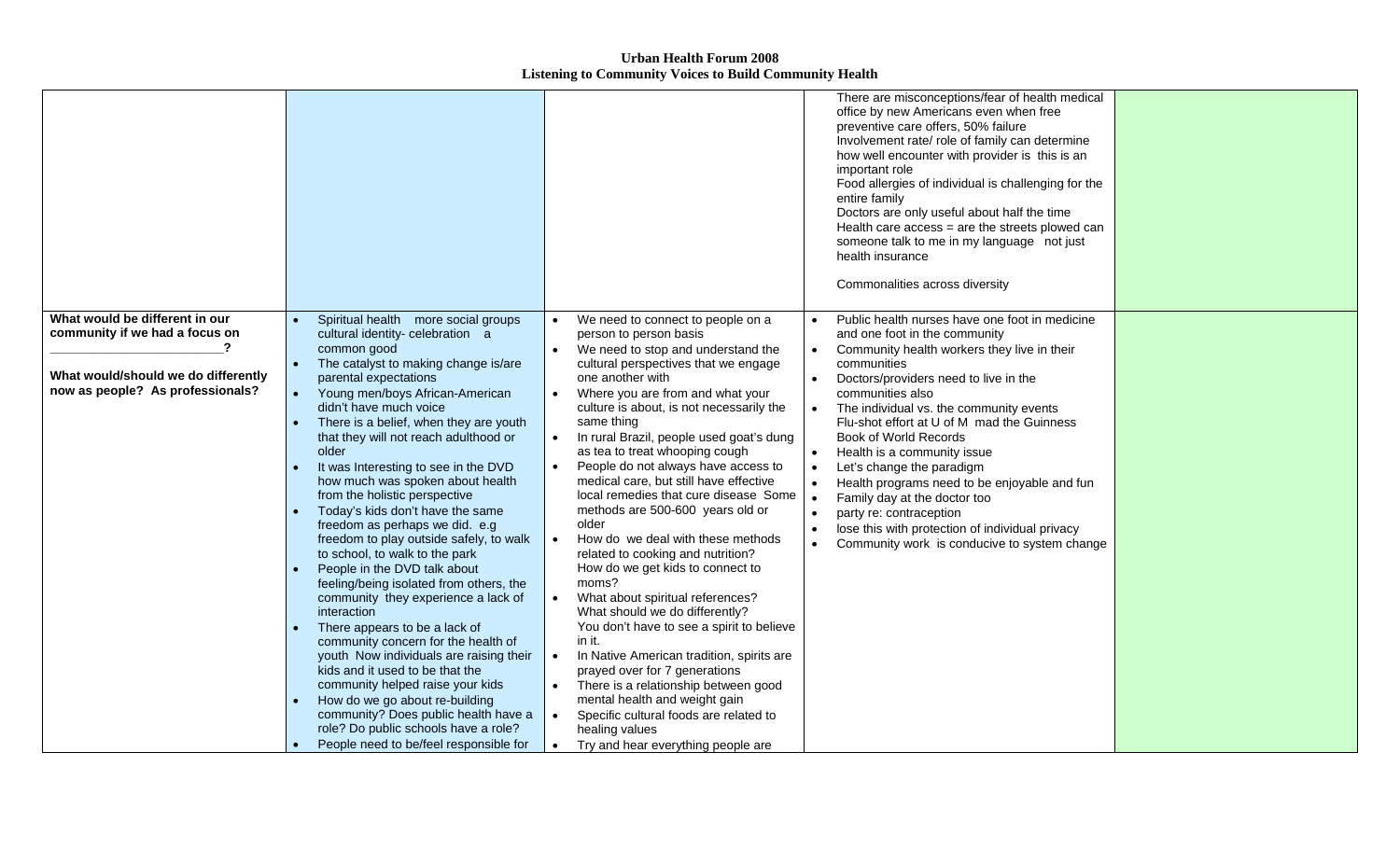| (Continued)                         | building community.                               | saying you may have to work with                                                     |
|-------------------------------------|---------------------------------------------------|--------------------------------------------------------------------------------------|
|                                     | People are behaving too singularly                | interpreters to understand peoples values                                            |
| What would be different in our      |                                                   | You need to learn to trust interpretation<br>$\bullet$                               |
| community if we had a focus on      | (extreme individualism) the current               |                                                                                      |
|                                     | generation lack social skills to even             | because the pace of the conservations                                                |
|                                     | great one another on the street or                | is different than speaking directly to a                                             |
|                                     | adults on the street                              | person                                                                               |
| What would/should we do differently | $\bullet$<br>Storytelling has the power to create | Sometimes people tell stories to<br>$\bullet$                                        |
| now as people? As professionals?    | community and to bring people                     | explain health or the concept of good                                                |
|                                     | together around a common passion.                 | health                                                                               |
|                                     | We need more social groups more<br>$\bullet$      | All herbs in cultural foods are believed                                             |
|                                     | social networking                                 | to have some healing benefits                                                        |
|                                     | We need to increase/improve spiritual             | Certain teas are used for healing                                                    |
|                                     | health, we need to increase/ improve              | purposes                                                                             |
|                                     | cultural identity, and we need to                 | The first clinic is the kitchen because                                              |
|                                     | increase/improve the parent-youth                 | the knowledge about traditional                                                      |
|                                     | connections                                       | remedies is often shared in the kitchen                                              |
|                                     | When there is healthy youth<br>$\bullet$          | around the subject of food                                                           |
|                                     | development                                       | How do we exchange this wisdom?                                                      |
|                                     | Families would have what they need to be          | Listening and self                                                                   |
|                                     | successful                                        | There are different models of "health"                                               |
|                                     | Neighbors would be doing for each other for       | the concept of health                                                                |
|                                     | the benefit of all/cooperating to get life done   | Gender roles in the DVD                                                              |
|                                     | People would know each other and their            | We should work with and through                                                      |
|                                     | circumstances and therefore know their            | women because they connect through                                                   |
|                                     | children                                          | social networks                                                                      |
|                                     | Maybe then, kids wouldn't be having kids          | Using respect, connection to elders but                                              |
|                                     | Parental expectations would be known and          | deal with the fact that there is a                                                   |
|                                     | magnified and have the impact they should         | generation gap                                                                       |
|                                     |                                                   | Grow own food and pick own herbs                                                     |
|                                     |                                                   | Lengthy food prep - how do we come                                                   |
|                                     |                                                   | to the middle group with today's fast                                                |
|                                     |                                                   | paced life                                                                           |
|                                     |                                                   | Mom's preparing food cultivated in our                                               |
|                                     |                                                   | environment                                                                          |
|                                     |                                                   | East African Women's Center is doing                                                 |
|                                     |                                                   |                                                                                      |
|                                     |                                                   | some unique work that increases                                                      |
|                                     |                                                   | vegetable consumption and is also                                                    |
|                                     |                                                   | trying to incorporate healthier methods                                              |
|                                     |                                                   | in preparing traditional foods                                                       |
|                                     |                                                   | Listening with heart to understand                                                   |
|                                     |                                                   | these differences                                                                    |
|                                     |                                                   |                                                                                      |
| The first steps for change          | There is now less community oversight             | We thought about access to healthcare in a non-<br>There is a spiritual component to |
|                                     | of youth than there traditionally has             | traditional way<br>healthy eating - a recent study says                              |
|                                     | been in the past generations                      | Looking for a broader access from the<br>there is a connection between               |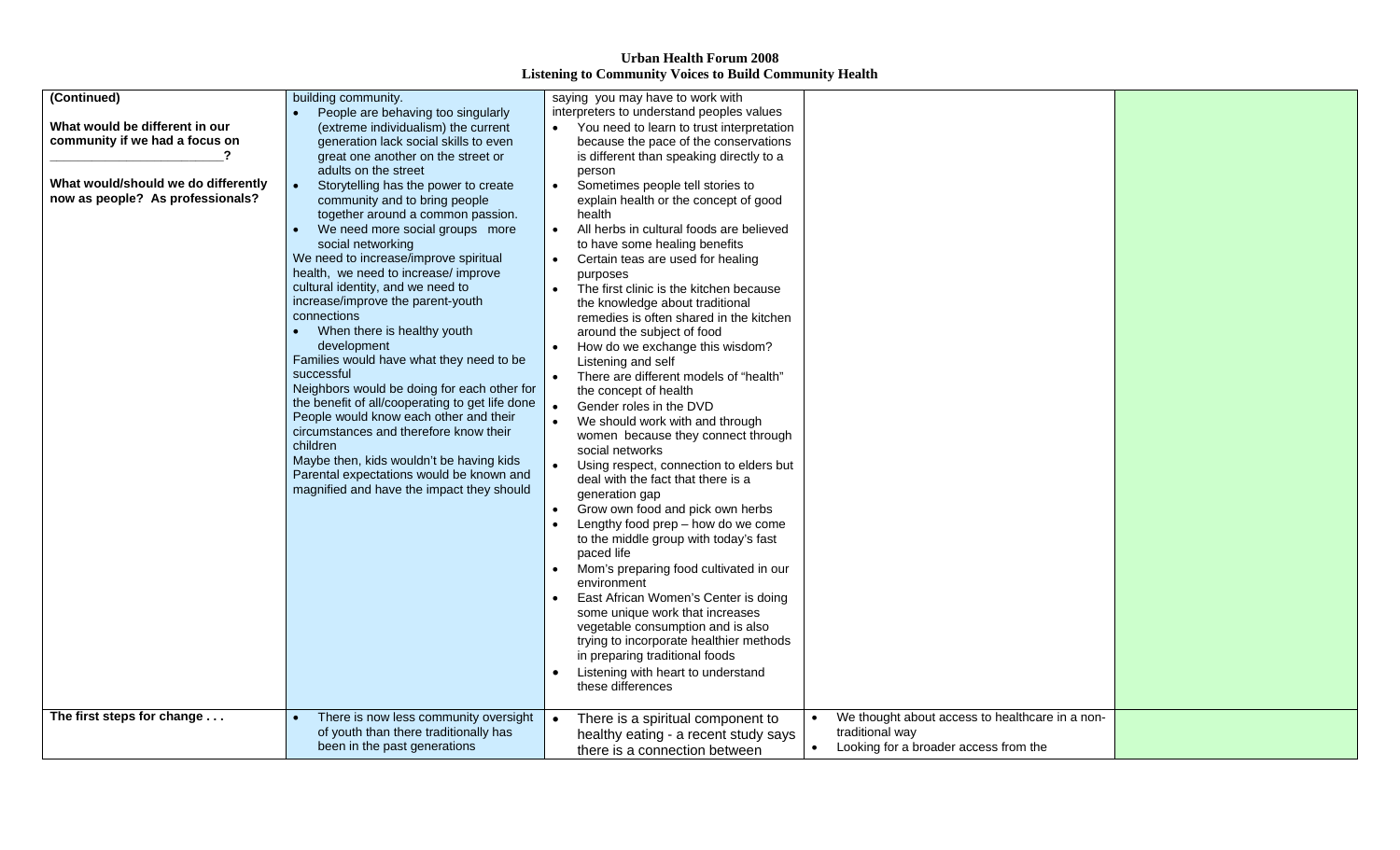|             | Steps to take to increase healthy youth<br>development- spiritual health, increase<br>cultural identity, common good as a<br>motivator, more social groups/contacts<br>View "listening" as an opportunity to<br>$\bullet$<br>engage people<br>Leveraging our influence and<br>$\bullet$<br>resources towards changing our<br>systems and communities<br>To learn more in the direction of the<br>wisdom we were given a glimpse of in<br>the DVD<br>Communities are built on the<br>$\bullet$<br>foundation of - habit commitment<br>long-term relationships<br>Healthy youth development a notion<br>$\bullet$<br>away from a past time and place where<br>there was a notion of common good.<br>We need to develop community and<br>$\bullet$<br>habits of commitment, to long-term<br>commitment and relationships<br>We steps do we take to be more | depression and weight gain<br>Our kitchen is our first clinic<br>Importance of listening<br>There are cultural eating habits.<br>However, people have individual<br>values and make individual choices<br>Time - everyone is always short<br>on time | community standpoint<br>Where families go to the Dr together so they can<br>learn how to care for each other<br>What should we do? What are the steps?<br>Change how access is considered more public<br>health oriented with more clinics in the<br>communities<br>More diversity with the providers - race, culture,<br>within your community<br>Look to the U of M to address the shortage of<br>community health workers from diverse<br>backgrounds                                                                                                                                                                                                                                                                                                                                                                                                                                |                                                                                                                                                                                                                                                                                                                                                                                                                                           |
|-------------|---------------------------------------------------------------------------------------------------------------------------------------------------------------------------------------------------------------------------------------------------------------------------------------------------------------------------------------------------------------------------------------------------------------------------------------------------------------------------------------------------------------------------------------------------------------------------------------------------------------------------------------------------------------------------------------------------------------------------------------------------------------------------------------------------------------------------------------------------------|------------------------------------------------------------------------------------------------------------------------------------------------------------------------------------------------------------------------------------------------------|-----------------------------------------------------------------------------------------------------------------------------------------------------------------------------------------------------------------------------------------------------------------------------------------------------------------------------------------------------------------------------------------------------------------------------------------------------------------------------------------------------------------------------------------------------------------------------------------------------------------------------------------------------------------------------------------------------------------------------------------------------------------------------------------------------------------------------------------------------------------------------------------|-------------------------------------------------------------------------------------------------------------------------------------------------------------------------------------------------------------------------------------------------------------------------------------------------------------------------------------------------------------------------------------------------------------------------------------------|
| (Continued) | spiritual and supportive of youth?                                                                                                                                                                                                                                                                                                                                                                                                                                                                                                                                                                                                                                                                                                                                                                                                                      |                                                                                                                                                                                                                                                      | More towards "wellness" as a goal and move<br>away from just treating illness(es)<br>Look for a healthy community rather than just an<br>insured community<br>Before individuals and communities can focus<br>on family especially for cultural groups<br>Family helps when they accompany persons to a<br>dr appointment(s)<br>What does system reward? We need to change<br>that.<br>We have limited knowledge on how to help<br>family from different culture (i.e. different foods)<br>Need to increase diversity of health care staff -<br>help community members go to nursing school,<br>public health, etc. nursing assistant, physicians<br>There is often a cultural disconnect between<br>providers and patients<br>There is a limited number of students of color<br>right now because of the cost of higher<br>education<br>University of Minnesota ---We need to sit down | Boyton Health Service says good<br>health has to be fun. We are<br>competing against video games,<br>MTV, movies, culture, etc.<br>Calorie labeling, trans fat are<br>interesting topics the topics are<br>visible to providers, educators,<br>public<br>We need to increase the primary<br>prevention focus. public health has<br>lost the community focus when it<br>started to provide direct services<br>AND the message is secondary |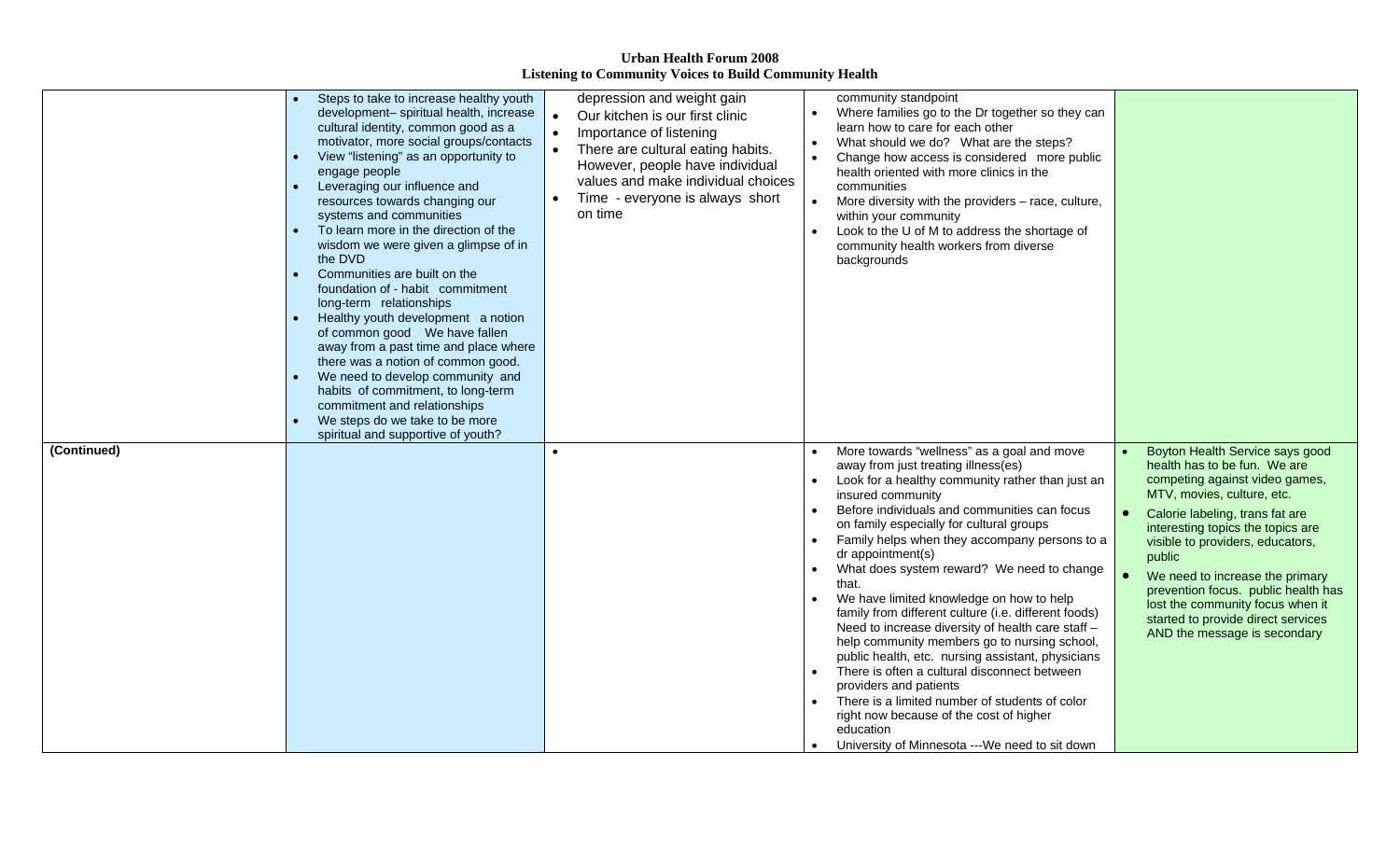|                |                                                                                                                                                                                                                                                                                                                                                                        | and problem solve the diversity shortage<br>UofM is the largest urban university in the<br>country and trains health professionals                                                                                                                                                                                                                                                                                                                                                                                                                                                                                                                                                                                                                                                                                                                                                                                                                                                                                                                                                                                                                                                                                                                                                                                                                                                                                                                                                                                                 |                                                                                                                                                                                                                                                                                                                                                                                                                                                                                                                                                                                                                                                                                                                                                                                                                                                                                                                                                                                                                                                                                                                                                                                                                                                                                          |
|----------------|------------------------------------------------------------------------------------------------------------------------------------------------------------------------------------------------------------------------------------------------------------------------------------------------------------------------------------------------------------------------|------------------------------------------------------------------------------------------------------------------------------------------------------------------------------------------------------------------------------------------------------------------------------------------------------------------------------------------------------------------------------------------------------------------------------------------------------------------------------------------------------------------------------------------------------------------------------------------------------------------------------------------------------------------------------------------------------------------------------------------------------------------------------------------------------------------------------------------------------------------------------------------------------------------------------------------------------------------------------------------------------------------------------------------------------------------------------------------------------------------------------------------------------------------------------------------------------------------------------------------------------------------------------------------------------------------------------------------------------------------------------------------------------------------------------------------------------------------------------------------------------------------------------------|------------------------------------------------------------------------------------------------------------------------------------------------------------------------------------------------------------------------------------------------------------------------------------------------------------------------------------------------------------------------------------------------------------------------------------------------------------------------------------------------------------------------------------------------------------------------------------------------------------------------------------------------------------------------------------------------------------------------------------------------------------------------------------------------------------------------------------------------------------------------------------------------------------------------------------------------------------------------------------------------------------------------------------------------------------------------------------------------------------------------------------------------------------------------------------------------------------------------------------------------------------------------------------------|
|                |                                                                                                                                                                                                                                                                                                                                                                        | We need to create jobs/develop a pipeline<br>especially front end not just back end<br>U of M needs to meet with community clinics to<br>increase pace of diversifying workforce<br>Somali K-12 Charter Ubah Medical Academy                                                                                                                                                                                                                                                                                                                                                                                                                                                                                                                                                                                                                                                                                                                                                                                                                                                                                                                                                                                                                                                                                                                                                                                                                                                                                                       |                                                                                                                                                                                                                                                                                                                                                                                                                                                                                                                                                                                                                                                                                                                                                                                                                                                                                                                                                                                                                                                                                                                                                                                                                                                                                          |
| <b>Summary</b> | Importance of food to tradition, to<br>culture and to family<br>Use social networks to disseminate<br>new (traditional) ideas and behaviors<br>Acknowledge there is a powerful<br>mental and spiritual component to<br>healthy eating<br>Kitchen as the first clinic<br>Importance of food in tradition, culture<br>and in building a sense of family and<br>community | The goal should be " to be healthy" - The goal<br>$\bullet$<br>is not just to get access to services<br>We should have more success Incorporating -<br>$\bullet$<br>fun, family, and community<br>Change how health care access/outreach looks<br>- more diversity and closer to communities<br>Our health does not come from institutions<br>What creates health is relationship with family<br>and community<br>As government, how will we use resources,<br>$\bullet$<br>programs, finances?<br>Develop more capacity building and put less<br>$\bullet$<br>emphasis on "fixing the system"<br>We have a system based/focused on illness not<br>on wellness vs. personal/individual<br>The health care model in America really doesn't<br>$\bullet$<br>work for ANYBODY!<br>We are trying to fix what we know rather than re-<br>inventing the system<br>When it is Health vs. Profit, profit wins too often<br>health care costs are so high alternatives are<br>being looked at and the data is important<br>Communities are built on habit and commitment<br>vs. the notion of personal responsibility which is<br>so prevalent in our society<br>There is a desire for holism, spiritualism is a<br>major component to good health<br>The current public health model is "disease-<br>focused" rather than on how communities view<br>health<br>Let's design a new model around the video and<br>our dialogue where families share their health,<br>sickness and wellness when sick they go to the<br>Mosque or Dr together | What happens when we change bad<br>cultural values and the dominant<br>social gathering example - smokers<br>Fast food issues will be push-pull<br>with the community<br>I feel like I'm in a commune when I<br>attend these public health meetings,<br>however, there is something lost<br>between what is being said tonight<br>and the political realities over at the<br>Capital.<br>We need to talk to more people at<br>the Capitol using this public health<br>approach<br>an example - better public<br>$\bullet$<br>transportation equates to more<br>walking 4 blocks to the bus. There<br>is a connection between public<br>transportation and a healthy lifestyle<br>A social network creates power<br>when people think, feel, say "there<br>are a lot of folks like me" "Backyard<br>Project" by Allina asks what is<br>health? It's connections/being<br>connected<br>There are not enough people of<br>wide diversity participating in these<br>conversations people are too<br>isolated<br>There is a major disconnect with the<br>broader community, with policy<br>makers (Capitol)<br>We want you (CHSAC members) to<br>be a permanent fixture in this long-<br>term (year-long) conversation<br>Leverage a/any sector, pick one<br>issue <i>i.e.</i> transportation |